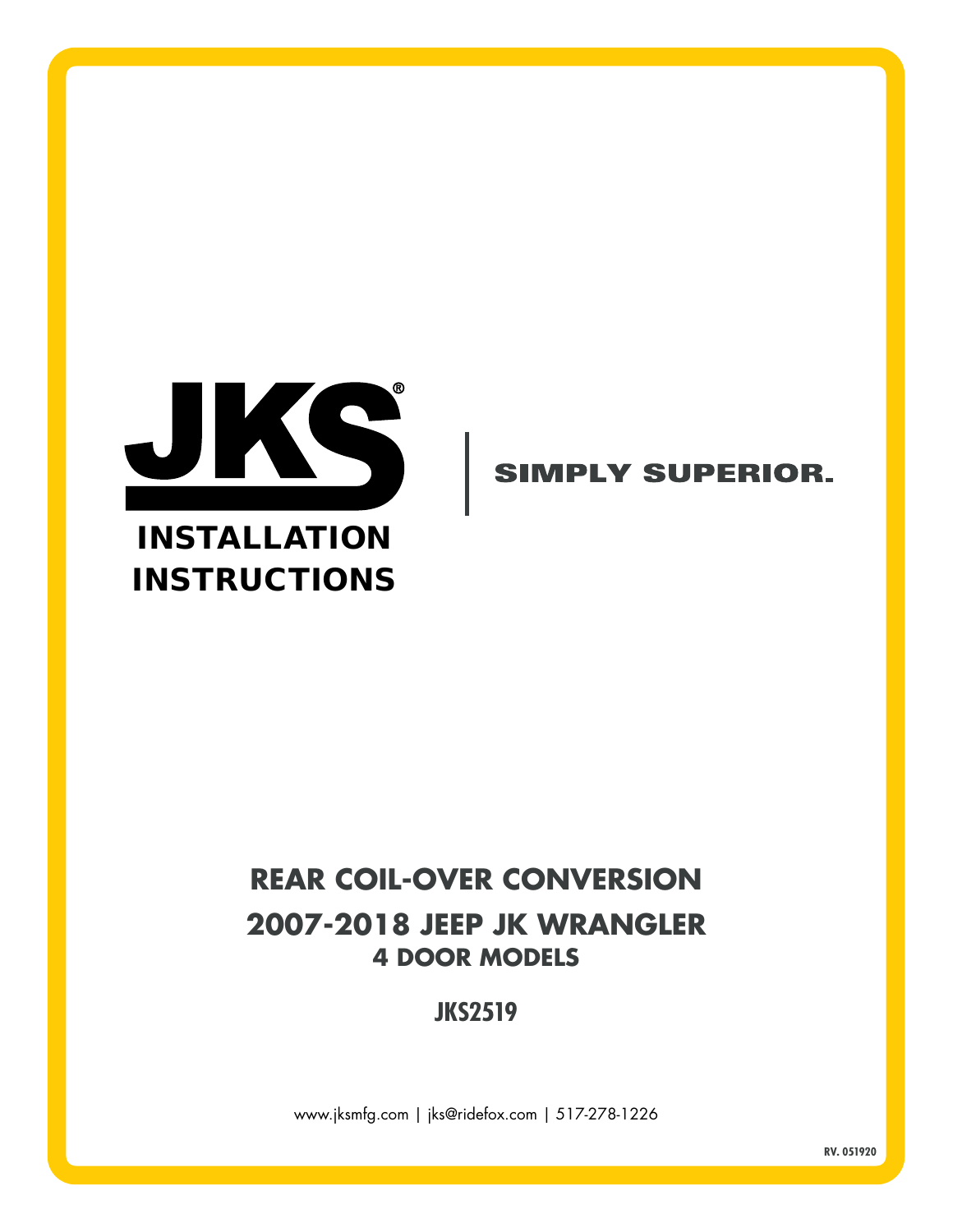# **GETTING STARTED**

Read all warnings, instructions, notes and cautions before you begin the installation.



# **WHO SHOULD INSTALL THIS?**

We recommend that this system be installed by a professional mechanic. The installer will need professional knowledge of special tools required for installation as well as assembly and disassembly procedures.

# **STAYING SAFE AND LEGAL**

- If you fail to drive your lifted and modified vehicle safely it may result in serious injury or death.
- Exercise caution: A lifted vehicle is at greater risk for rollovers or loss of control, especially during abrupt maneuvers.
- Always wear your seat belt, reduce your speed and avoid sharp turns.
- Never operate your vehicle under the influence of drugs or alcohol.
- Consult local and state laws for the legality of your ride height.

# **BEFORE YOU BEGIN INSTALLATION**

- Needed items: OE service manual for your vehicle, safety glasses, and any special tools as indicated in these instructions as well as the following tools: assorted metric and standard wrenches, hammer, hydraulic floor jack and a set of jack stands.
- Ride Height: Measure the initial ride height of your vehicle prior to installation. Final ride height may vary depending on the factory height of your vehicle.
- Tires and rims: Larger tire and rim combinations can increase leverage and cause additional stress to suspension, steering, and related components. When installing larger than OE tires and rims, the following components should be inspected for wear every 2500-5000 miles: ball joints, tie rod ends, wheel bearings, track bar bushings, pitman arm.
- Drive line vibrations: Some vehicles may experience drive line vibration after installation of this suspension system. Possible remedies for this include: tuning angles, replacement of slider on shaft, lengthening or truing of shaft, and/or replacing u-joints.

# **THANK YOU FOR CHOOSING JKS**

### TIRE FITMENT

**3.5" LIFT** 35x12.50 on 16x8 with 4.5" max backspacing SPECIAL TOOLS REQUIRED

4-1/2" angle grinder with cut off wheel, flap disc 1/2" drill bit Sawzall

### INSTALLATION TIME

Approximately 6-8 hours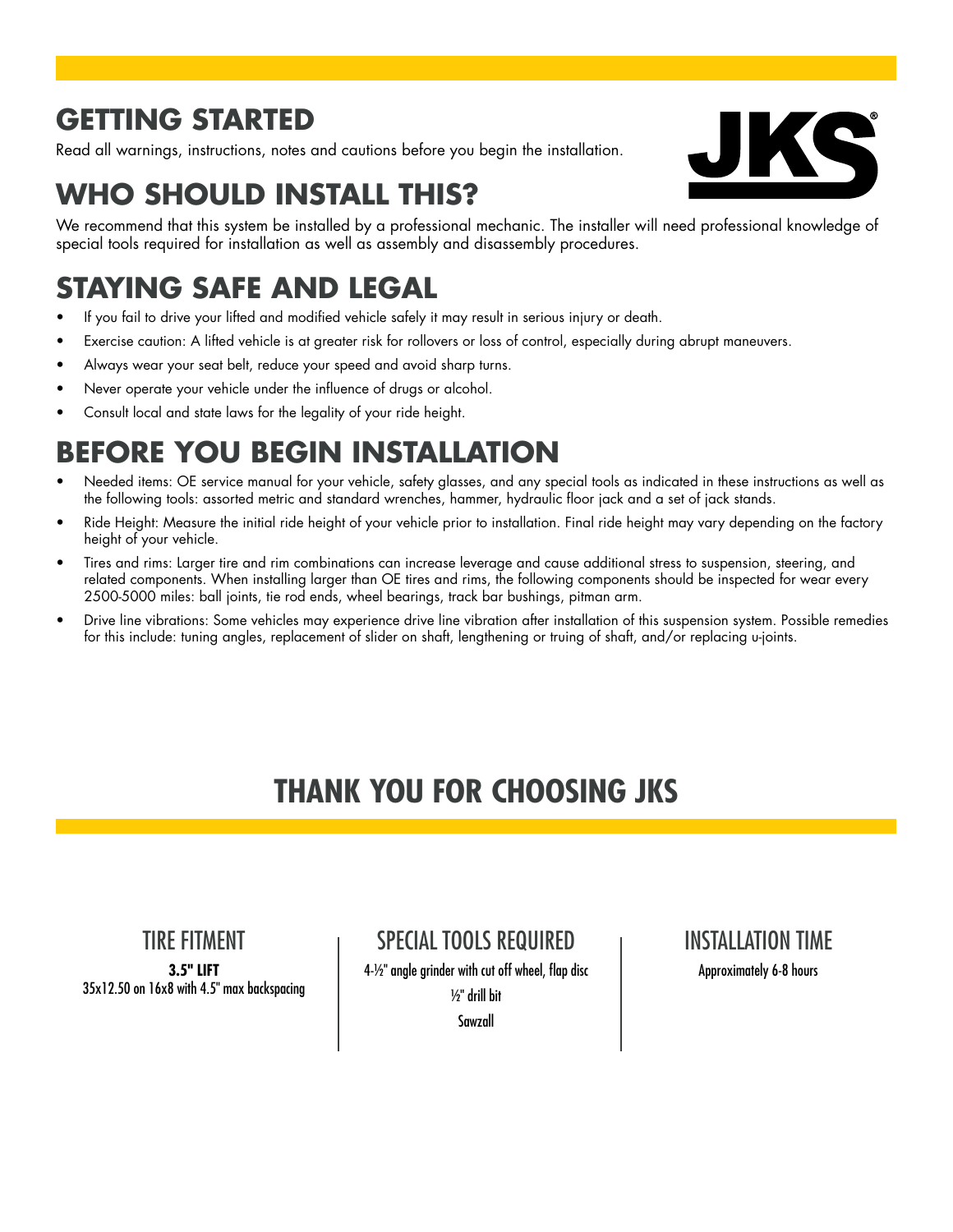## **PRE-INSTALLATION NOTES**

- a. Reservoir mounts are not designed to work with factory rear bumper.
- b. This kit is designed as an upgrade to a 2.5"-4" lift system. Additional components are necessary for installation on a stock vehicle.
- c. Requires a minimum of 2" of additional rear bump stop height from factory.
- d. Not compatible with longer 2.5" diameter coil overs. Install product with JKS recommended Fox 2.5" coil overs only. Some 2.0" coilovers may fit, but it is up to the installer to verify fitment, bump travel, etc.
- e. Requires cutting of the factory shock mounts and is not designed to allow the vehicle to go back to stock configuration.

## **. REAR DISASSEMBLY**

- a. Disconnect the track bar at the axle with the vehicle still on the ground using a 21mm socket. Save bolt and nut tab.
- b. Raise and support the vehicle with jack stands positioned in front of the lower suspension arm brackets. Remove the tires.
- c. Remove the parking brake cable bracket (10mm) [1]. Remove the bracket from the cable, this will not be re-used.
- d. Remove the bolts holding the brake lines to the frame (10mm) [2].





- e. Pry the wheel speed sensor wiring from the bottom of the frame to gain additional slack [3].
- f. Rubicon models:Disconnect the locker wires from the differential.
- g. Support the axle with a jack under the center of the differential and remove the shocks from the frame (16mm) and axle (18mm), save hardware [4].



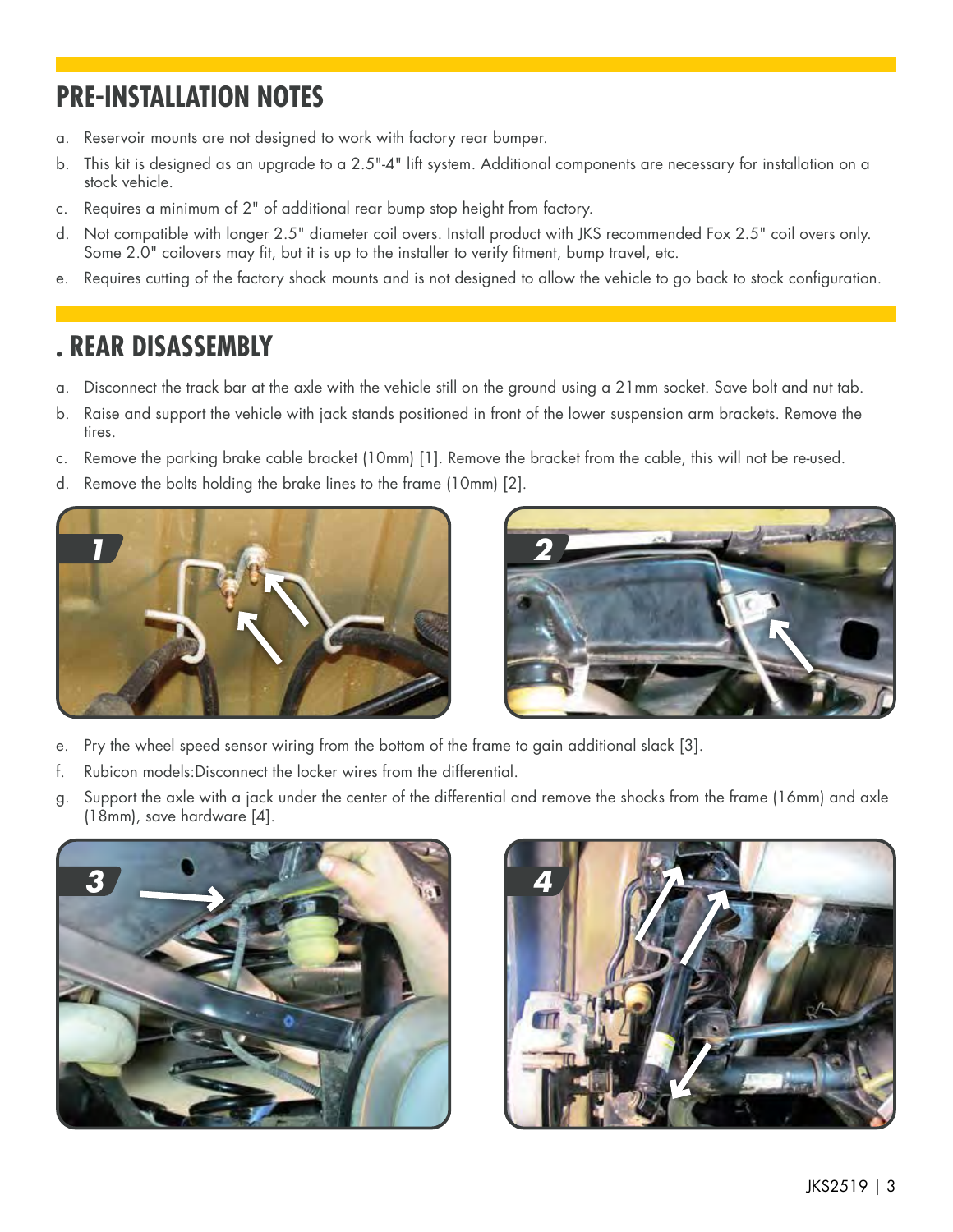- h. Remove the sway bar links from the axle and save hardware (18mm) [5].
- i. Lower the axle enough to remove the factory springs. Make sure there is adequate slack on all wires.

#### REAR COILOVER AXLE BRACKET INSTALLATION

#### *Rear axle coilover mounts 03339, 03340 will require bolt pack J157*

a. Using a cutoff wheel or plasma cutter remove the sway bar link and factory shock mount from the axle brackets [7].



b. Measure 1.5" down from the center of the lower control arm mounting hole and make a cut perpendicular to the rear face of the mount [8].



c. Drill out the 2 factory holes on the rear face of the mount using a  $1/2$ " drill bit [9].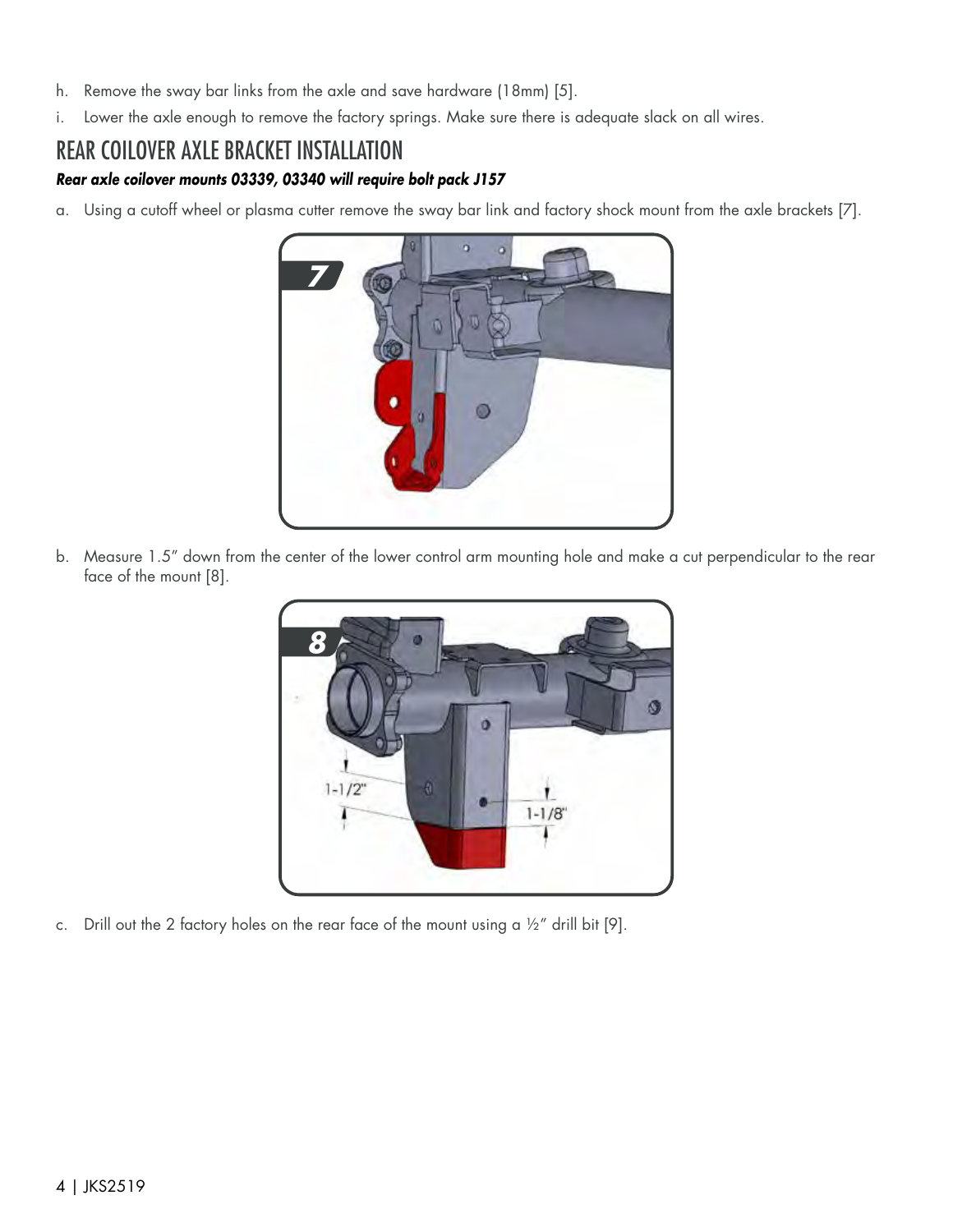

d. Place the JKS lower coilover mount over the factory bracket. Line the bracket up by temporarily installing the factory control arm bolt and line up the 2 rear holes. Use the provided 7/16" hardware to attach the bracket to the mount. The flange lock nuts can be placed on the bolts using a magnet from the top. Tighten hardware to 70 ft lbs [11].





#### REAR COILOVER FRAME BRACKET INSTALLATION *Rear frame coilover mounts 03337, 03338 will require bolt pack J156 and (4) 1/4" Spacer washers (01499)*

- a. Remove the muffler from the exhaust pipe and both rear hanger mounts from the frame.
- b. Remove the sway bar from the frame.
- c. Using a cut off wheel, cut the passenger side exhaust hanger from the frame rail, grind smooth, and paint the frame. Save the rubber mount for re-use.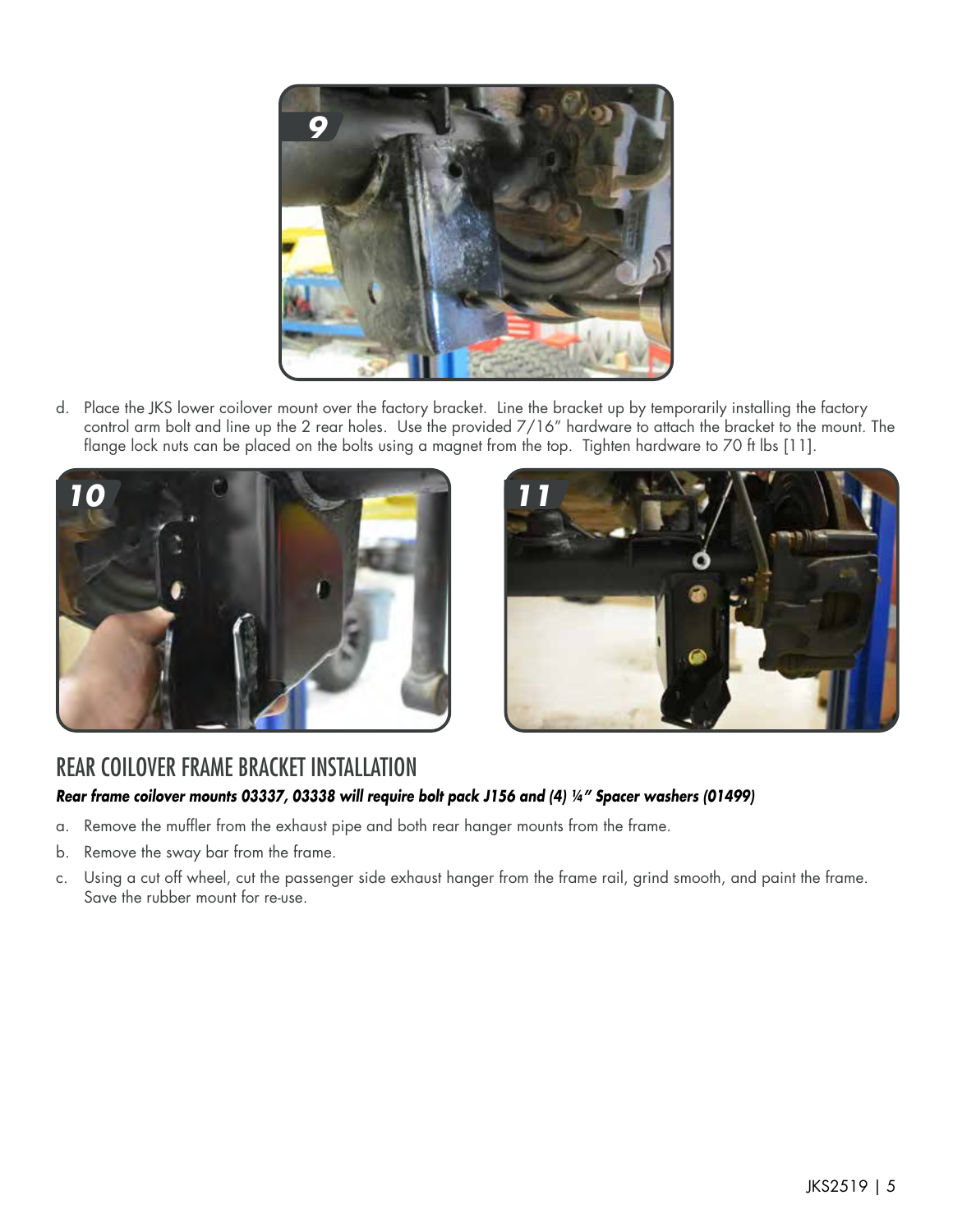

d. Measure in 1-5/8" from the frame rail and make a cut line across the factory shock mount to the crossmember. To avoid a lot of grinding, the crossmember side of the shock mount can be cut just past the weld as shown [16].





- e. Following the cut marks, remove both upper shock mounts from the frame sawzall recommended. Clean up any sharp edges with a grinder and paint the frame.
- f. Slide the carriage bolts into the JKS coilover frame mount so they face down to re-mount the sway bar later in the installation [18].
- g. Place the coilover mount on the frame and loosely install the 7/16" x 1" bolt from the bottom up to attach the bracket to the hole in the remaining part of the factory frame shock mount [18].

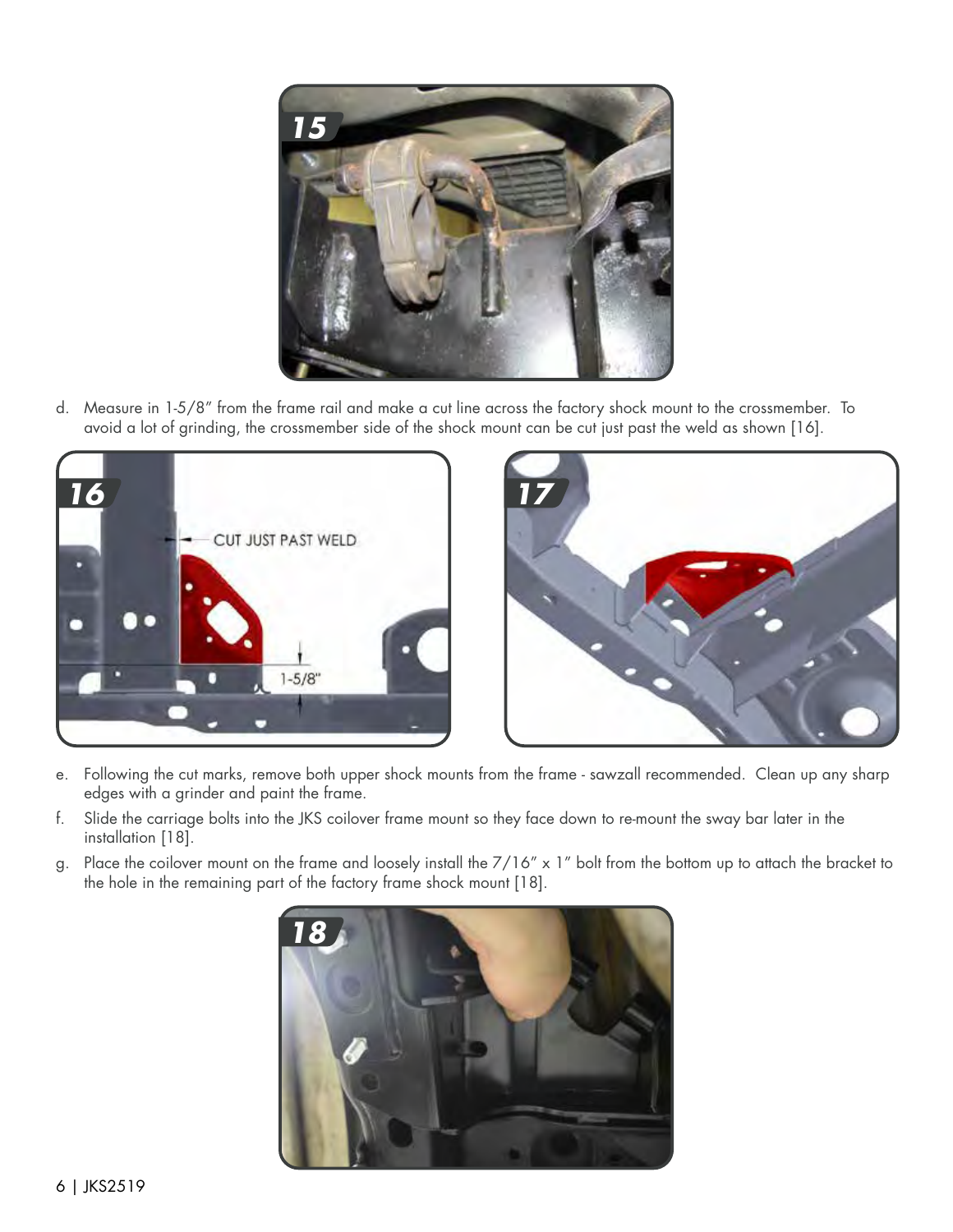

- h. Install the remaining  $7/16''$ x 1-1/4" hardware in the 4 remaining mounting holes. Install the 1/4" spacer washers at two locations per bracket. One is between the framerail and bracket, the other is located at the innermost crossmember mount and bracket as shown, leave loose [20].
- i. Install the supplied 10mm hardware through the coilover mount at the factory sway bar mount location.
- j. Once all hardware and spacers have been loosely installed, torque all 7/16" hardware to 50 ft-lbs. Torque 10mm hardware to 33 ft lbs.
- k. Attach the sway bar to the carriage bolts with the provided 3/8" nuts and washers. Torque to 25 ft-lbs.

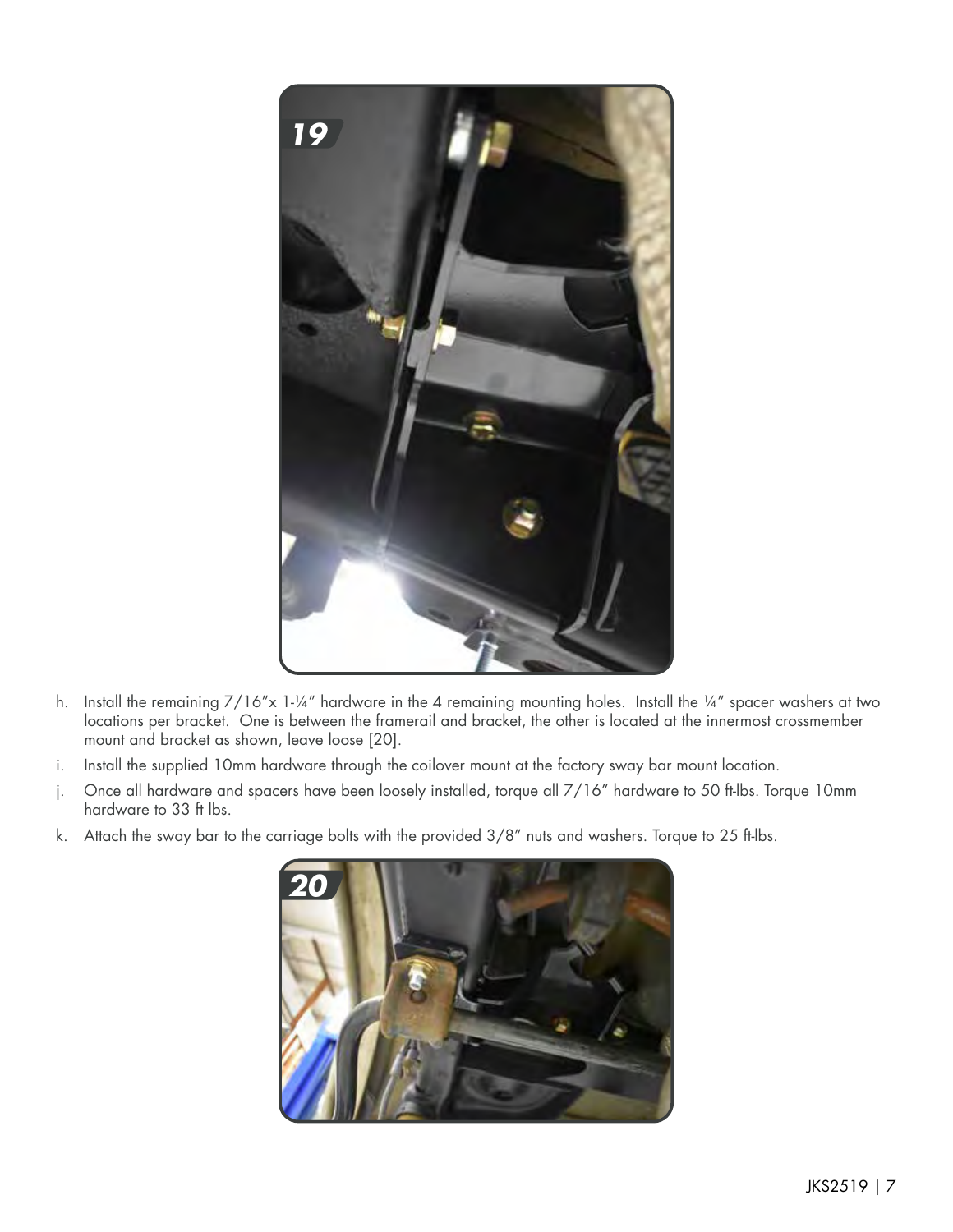## REAR EXHAUST HANGER MOUNTING

a. Measure forward on the inside of the frame rail from the factory body mount 3" and make a vertical line. Measure up from the bottom of the frame 1.5" along that line and make a mark. Using the exhaust hanger as a template, line up the lower hole of the bracket at the first mark and make a second mark for the upper hole. Drill these holes at these locations to 9/32" (.281"). Using the supplied 5/16" self tapping bolts, tap the holes but remove for bracket installation once the coilovers have been installed.



## REAR COILOVER INSTALLATION

- a. Carefully slide the reservoir between the frame and body and attach the coilover to the upper mount with the  $\frac{1}{2}$ " x 5-1/2" bolt. The bolt installs from the center of the vehicle towards the outside, the misalingment spacers may need to be compressed slightly to get them into the mount [22].
- b. Raise the axle until the lower eye lines up with the mount and attach the coilover using the  $\frac{1}{2}x \times 3$ " bolt. Torque upper and lower hardware to 80 ft-lbs [23].





c. Place the reservoir mount behind the reservoir and the roost shield in front of the reservoir. Attach these to the frame with the supplied 10mm bolts and washers.[24]

Note: Kit is intended to be installed with aftermarket rear bumper and uses the mounting holes where the factory bumper side mounts used to mount *to the frame.*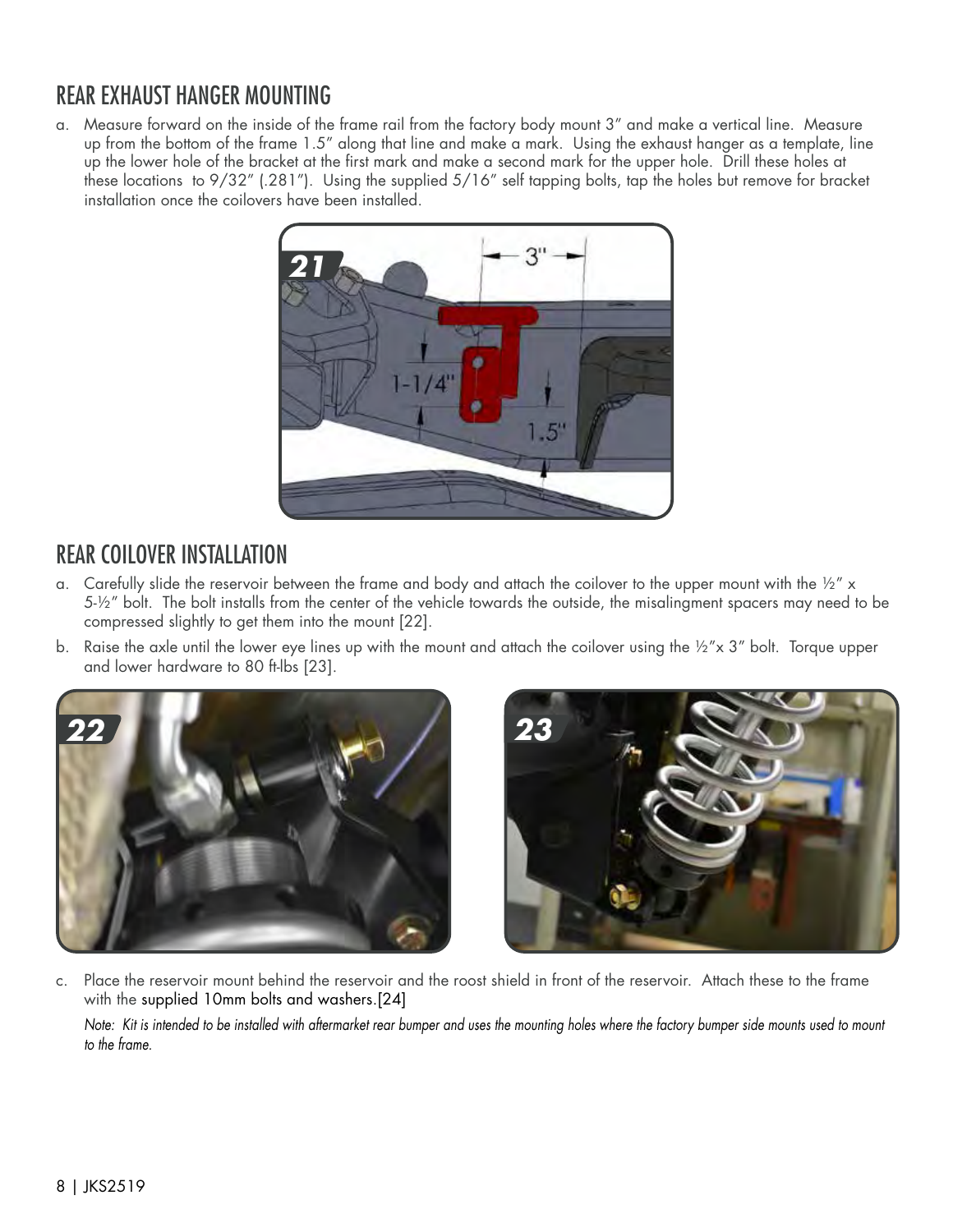

d. Attach the reservoir to the bracket with the provided hose clamps.

## **FINAL INSTALLATION STEPS**

- a. Re-install the sway bar links to the sway bar and upper hole in the axle bracket using factory hardware.
- b. Re-install the muffler to the exhaust pipe and driver side hanger. Install the supplied passenger side exhaust hanger to the muffler and frame using the provided 5/16" self tapping bolts and factory rubber isolator
- c. Re-install brake lines to frame, ensure there is adequate slack. Re-install only the lower clip for the ABS wire.
- d. Rubicon models: Reattach the locker wire harness to the differential.
- e. Mount the tires and lower the vehicle to the ground.
- f. Reattach the track bar to the axle/frame. Torque the track bar bolts to 110 ft-lbs.
- g. Check all hardware torque after 500 miles.